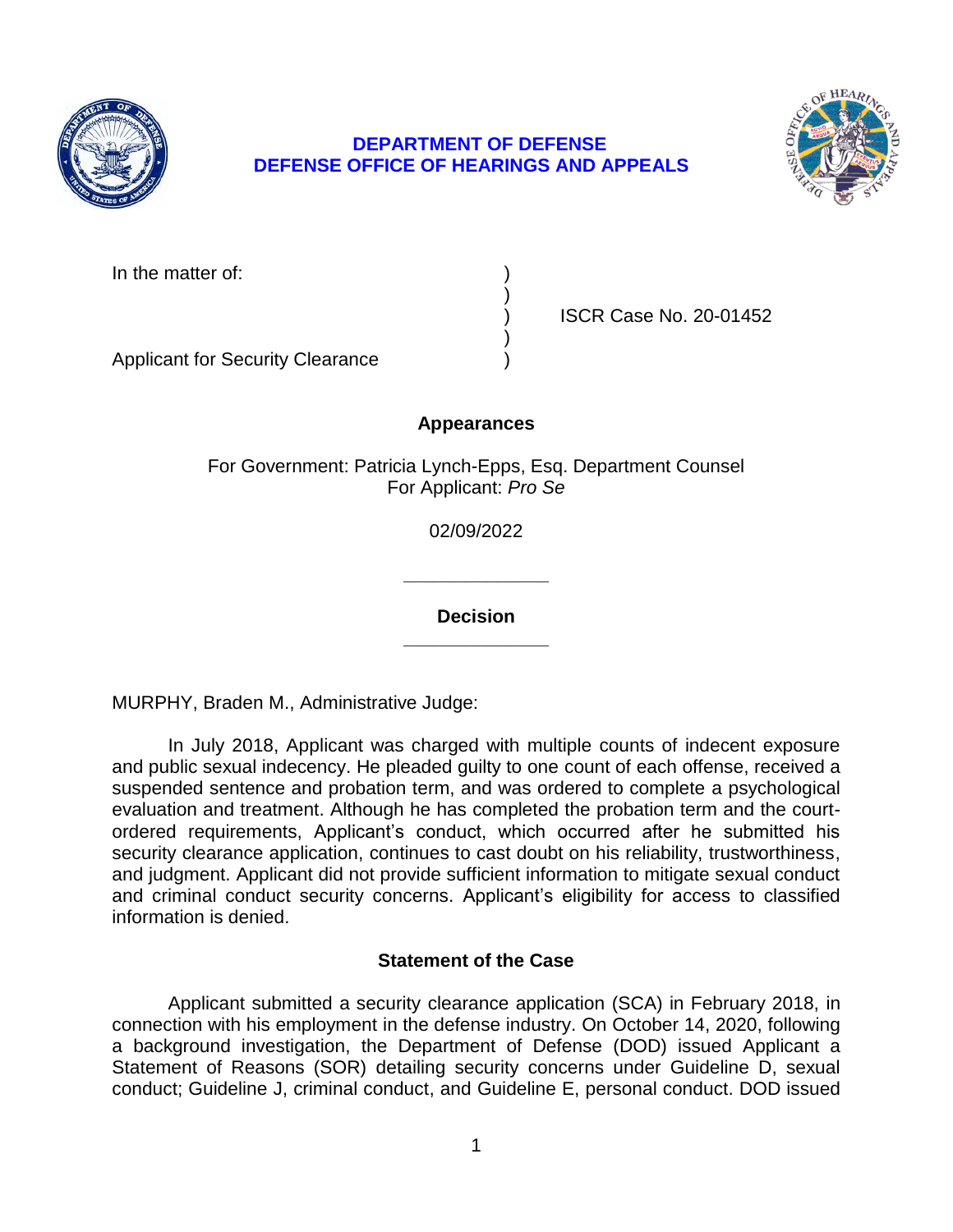the SOR under Executive Order (Exec. Or.) 10865, *Safeguarding Classified Information within Industry* (February 20, 1960), as amended; DOD Directive 5220.6, *Defense Industrial Personnel Security Clearance Review Program* (January 2, 1992), as amended (Directive); and the Security Executive Agent Directive 4 (SEAD 4) *National Security Adjudicative Guidelines* (AG), which became effective on June 8, 2017.

 Applicant submitted an undated answer to the SOR in which he requested a decision by an administrative judge from the Defense Office of Hearings and Appeals (DOHA) based on the administrative (written) record, in lieu of a hearing. On August 20, 2021, Department Counsel submitted the Government's File of Relevant Material (FORM), including documents identified as Items 1 through 9. The FORM was mailed to Applicant on August 26, 2021. He was afforded an opportunity to note objections and to submit material in refutation, extenuation, or mitigation, and was given 30 days from receipt of the FORM to do so. Applicant received the FORM on September 1, 2021. DOHA received his response on September 29, 2021. Applicant did not note any objections to the Government's evidence. Department Counsel did not object to admission of Applicant's FORM response.

 The case was assigned to me on November 3, 2021. Government Items 1 and 2, the SOR, and the Answer are the pleadings in the case. Items 3 through 9 are admitted without objection, as is Applicant's FORM Response.

 In the Government's FORM, Department Counsel withdrew the Guideline E allegation, which concerned Applicant's alleged failure to disclose his arrest to his employer, as required. (FORM at 3) Accordingly, SOR ¶ 3.a is withdrawn without objection.

#### **Findings of Fact**

 ¶ 2.a, but since it is a cross-allegation of SOR ¶ 1.a, I consider it admitted. He "admitted" SOR ¶ 3.a, but with an explanation that I construe as a denial, and, in any event, SOR ¶ 3.a has been withdrawn. Applicant's admission and statements are incorporated into the findings of fact. After a thorough and careful review of the In his Answer to the SOR, Applicant admitted SOR ¶ 1.a. He did not answer SOR pleadings and exhibits submitted, I make the following additional findings of fact.

 with his former fiancée. (Item 5 at 9) Applicant enlisted in the U.S Marine Corps after graduating from high school in 2008. He spent three years on active duty and was honorably discharged in September 2011 as a lance corporal (E-3). After a year of unemployment, he worked for five years in the health care industry (2012-2017). He has worked for his current employer, a large defense contractor, since January 2018. He Applicant is 31 years old. He has never married. He has a three-year-old son works in a warehouse. He has never held a security clearance before. (Item 3)

 On or about July 26, 2018, police were called to Applicant's home after a neighbor had reported seeing a fully naked male standing in the front yard of the home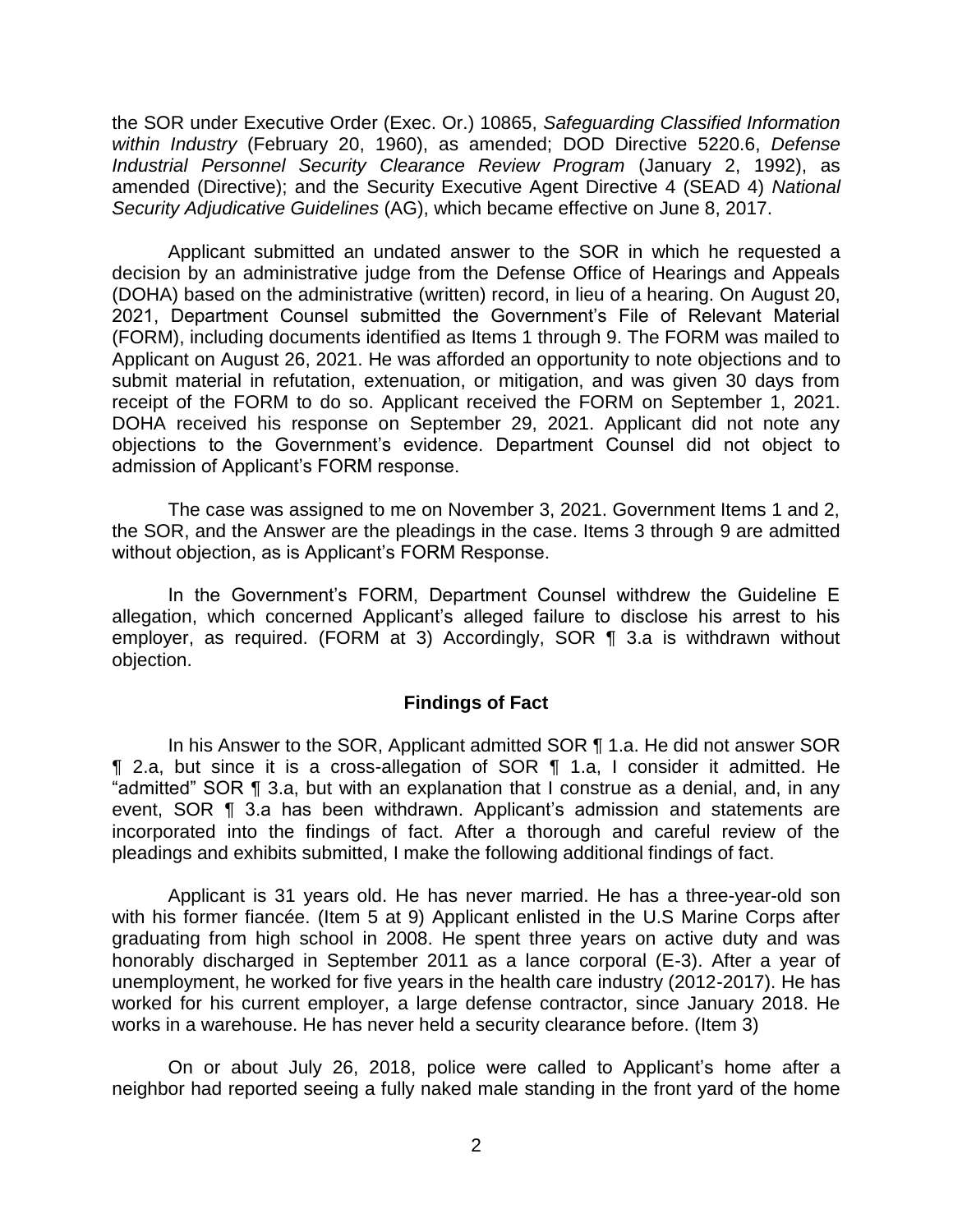actively masturbating while holding a cell phone. (Item 8 at 29) By the time police arrived, Applicant had moved to the backyard. He went inside when he noticed a police officer in his front yard. He did not answer the door right away, but instead took a shower. He eventually came to the door and was then taken into custody. (Item 4 at 7-8, Item 8)

 Police reports reflect multiple calls to the home in June and July 2018 following reports of similar activity. (Item 8 at 29) According to police records, under questioning from police, Applicant admitted exposing himself and masturbating in his front yard about three times a week for the previous three months. (He denied that statement in his FORM Response). According to the police report, he admitted to engaging in similar conduct in the parking lot of a fitness club to which he belonged (leading to an earlier police report), the parking lot of a convenience store, and in a park. (Item 8 at 6)

 As Applicant explained during his background interview, he was living with his fiancée at the time. She was pregnant, and they were not sexually active. These circumstances left Applicant sexually frustrated. She would not allow him to watch pornography in their home, so he would do so outside instead, on his cell phone; even, on occasion, such as on the day of his arrest, when she was not home. (Item 4 at 7)

 Applicant was charged with four counts of indecent exposure to a person greater than 15 and four counts of public indecency. In October 2018, he pleaded guilty to one count of each offense and the remaining six counts were dismissed. He was given a 180-day jail term, with all but one day suspended (that day was time served), and sentenced to 12 months of supervised probation and six months of unsupervised probation. He was fined \$2,500 (suspended) and ordered to participate in a psychological evaluation. (Item 5 at 5-8; Item 6) (SOR ¶¶ 1.a, 2.a)

 Applicant had a one-hour psychiatric evaluation with a DNP (doctor of nursing practice) in February 2019. He was diagnosed with "adjustment disorders with depressed mood." (Item 5 at 9-13) He did not meet the criteria for sex addiction, but was found to be "at risk." (Item 5 at 12) Documentation from the evaluation reflects that Applicant reported that he sought counseling from the VA after his arrest, and that the VA therapist told him he no longer needed sessions, but no details were provided and the VA counseling is undocumented. (Item 5 at 9) He successfully completed the requirements of his probation and it was terminated early, in October 2019. (Item 5 at 14)

 Applicant's conduct led to the end of his relationship with his fiancée. He moved in with his parents. His parents, his sister, and some close friends are aware of his actions. (Item 4 at 10)

 In his FORM response, Applicant wrote that "this entire situation has been embarrassing and emotionally painful." This is his only arrest. As noted above, he did not recall stating to police he had "exposed himself three times a week for the last three months prior to the arrest." He said it was never brought to his attention that he was at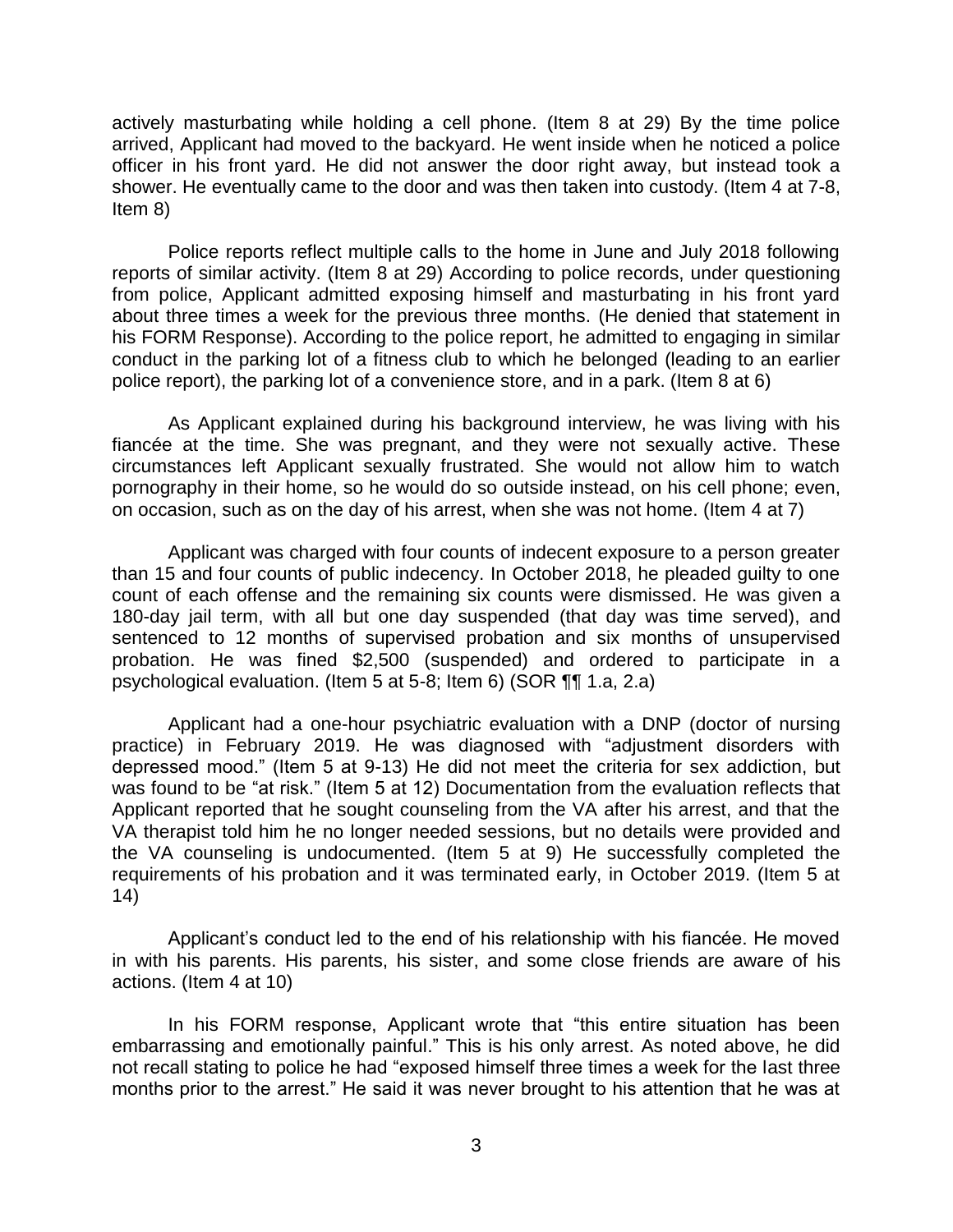risk for sex addiction or needed more treatment. He did not challenge other details about his conduct as noted in the FORM materials. Applicant indicated that he had set up an October 2021 appointment with a VA counselor. He said he needs his job to care for his young son. (FORM response).

 Applicant provided no documentation with either his Answer or his FORM response of any reference letters, work evaluations, or other materials for consideration under the whole-person concept or in mitigation.

#### **Policies**

 It is well established that no one has a right to a security clearance. As the Supreme Court has noted, "the clearly consistent standard indicates that security determinations should err, if they must, on the side of denials." *Department of the Navy v. Egan*, 484 U.S. 518, 531 (1988).

 administrative judge must consider the adjudicative guidelines. In addition to brief introductory explanations for each guideline, the adjudicative guidelines list potentially disqualifying conditions and mitigating conditions, which are used in evaluating an When evaluating an applicant's suitability for a security clearance, the applicant's eligibility for access to classified information.

 These guidelines are not inflexible rules of law. Instead, recognizing the complexities of human behavior, these guidelines are applied in conjunction with the factors listed in the adjudicative process. The administrative judge's overarching adjudicative goal is a fair, impartial, and commonsense decision. According to AG  $\P$  2(a), the entire process is a conscientious scrutiny of a number of variables known as the "whole-person concept." The administrative judge must consider all available, reliable information about the person, past and present, favorable and unfavorable, in making a decision.

The protection of the national security is the paramount consideration. AG  $\P$  2(b) eligibility will be resolved in favor of the national security." In reaching this decision, I have drawn only those conclusions that are reasonable, logical, and based on the evidence contained in the record. Likewise, I have not drawn inferences grounded on requires that "[a]ny doubt concerning personnel being considered for national security mere speculation or conjecture.

 Under Directive ¶ E3.1.14, the Government must present evidence to establish controverted facts alleged in the SOR. Under Directive ¶ E3.1.15, an "applicant is responsible for presenting witnesses and other evidence to rebut, explain, extenuate, or mitigate facts admitted by applicant or proven by Department Counsel and has the ultimate burden of persuasion to obtain a favorable security decision."

 A person who seeks access to classified information enters into a fiduciary relationship with the Government predicated upon trust and confidence. This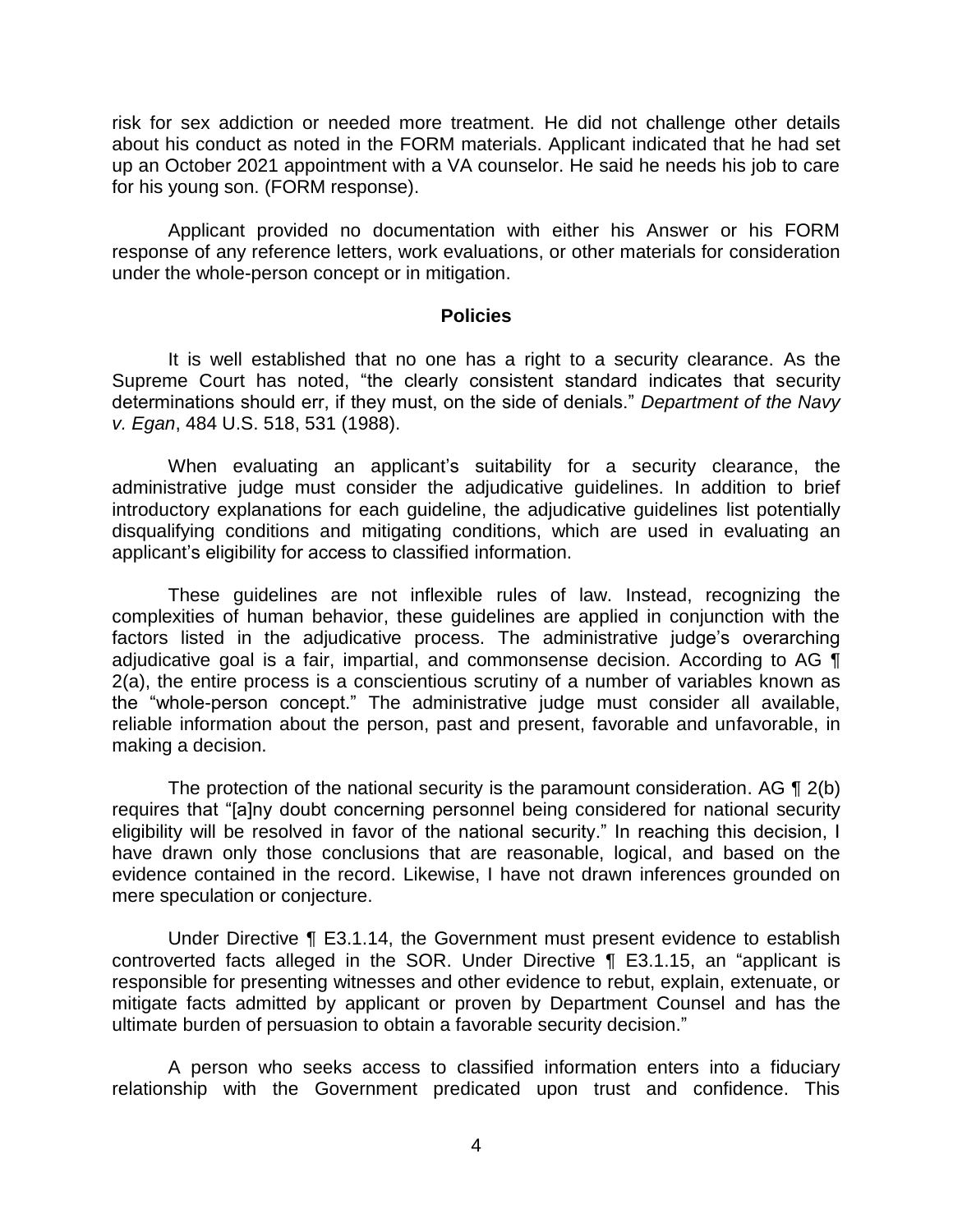relationship transcends normal duty hours and endures throughout off-duty hours. The Government reposes a high degree of trust and confidence in individuals to whom it grants access to classified information. Decisions include, by necessity, consideration of the possible risk the applicant may deliberately or inadvertently fail to safeguard classified information. Such decisions entail a certain degree of legally permissible extrapolation of potential, rather than actual, risk of compromise of classified information.

## **Analysis**

**Guideline D: Sexual Behavior** 

AG ¶ 12 expresses the security concern for sexual conduct:

 Sexual behavior that involves a criminal offense; reflects a lack of judgment or discretion; or may subject the individual to undue influence of may raise questions about an individual's judgment, reliability, trustworthiness, and ability to protect classified or sensitive information. Sexual behavior includes conduct occurring in person or via audio, visual, electronic, or written transmission. No adverse inference concerning the standards in this Guideline may be raised solely on the basis of the sexual coercion, exploitation, or duress. These issues, together or individually, orientation of the individual.

AG ¶ 13 describes conditions that could raise a security concern and may be disqualifying. The following disqualifying conditions are potentially applicable:

(a) sexual behavior of a criminal nature, whether or not the individual has been prosecuted;

(b) a pattern of compulsive, self-destructive, or high-risk sexual behavior that the individual is unable to stop;

(c) sexual behavior that causes an individual to be vulnerable to coercion, exploitation, or duress; and

(d) sexual behavior of a public nature or that reflects lack of discretion or judgment.

 Applicant was arrested in July 2018 on multiple counts of indecent exposure and public indecency after he was observed fully naked outside his home, masturbating while watching pornography on his cell phone. The police report reflects that Applicant admitted engaging in this activity in other public locations around that time. AG ¶¶ 13(a), 13(c) and 13(d) apply.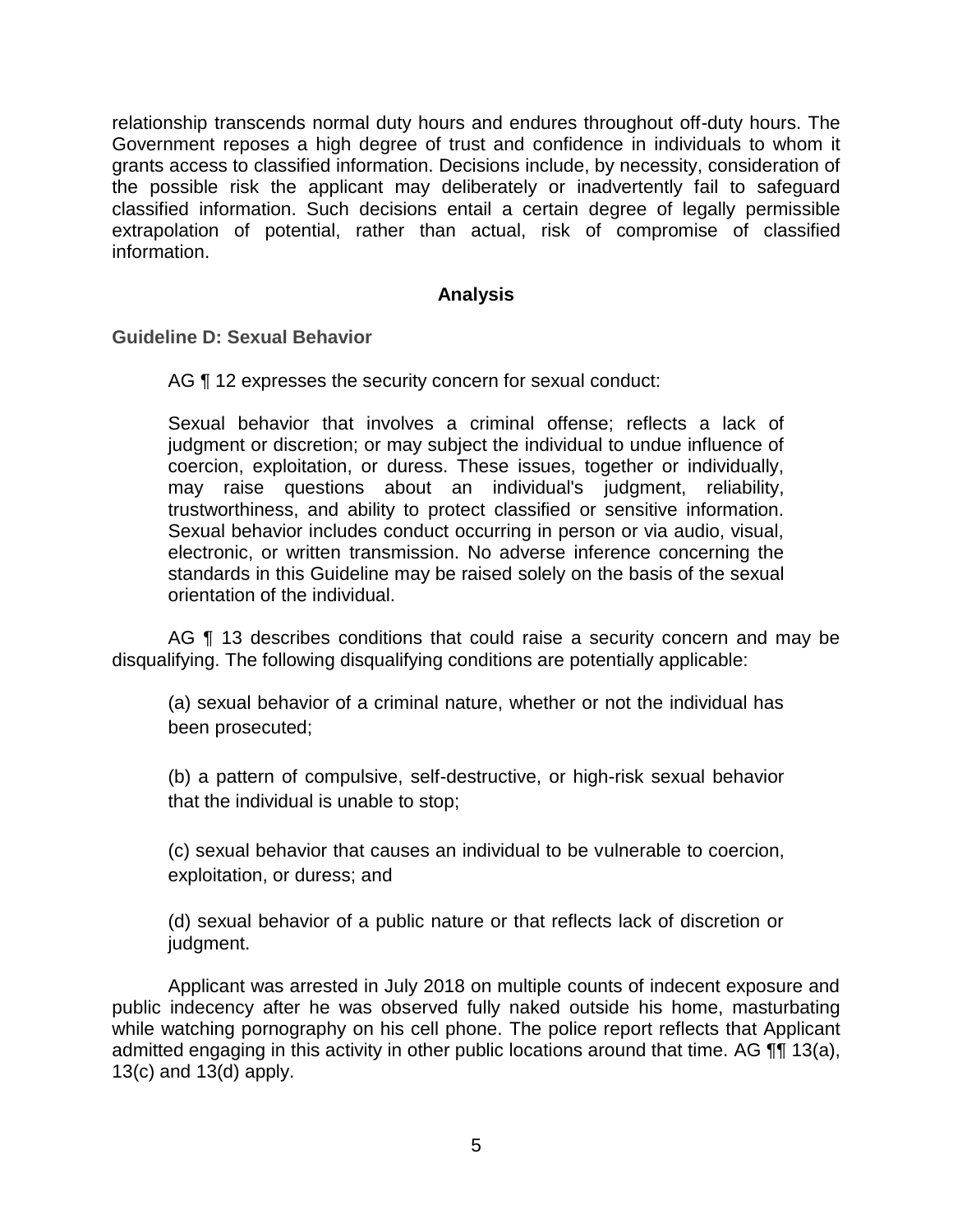AG **[1** 14 sets forth the potentially applicable mitigating conditions for sexual conduct:

 (a) the behavior occurred prior to or during adolescence and there is no evidence of subsequent conduct of a similar nature;

 (b) the sexual behavior happened so long ago, so infrequently, or under such unusual circumstances, that it is unlikely to recur and does not cast doubt on the individual's current reliability, trustworthiness, or judgment;

 (c) the behavior no longer serves as a basis for coercion, exploitation, or duress;

(d) the sexual behavior is strictly private, consensual, and discreet; and

 (e) the individual has successfully completed an appropriate program of treatment, or is currently enrolled in one, has demonstrated ongoing and consistent compliance with the treatment plan, and/or has received a favorable prognosis from a qualified mental health professional indicating the behavior is readily controllable with treatment.

 In June and July 2018, Applicant was observed on multiple occasions fully naked and masturbating in public, on some occasions while watching pornography on his cell phone. He did so during a period of sexual frustration while his fiancée was pregnant. His fiancée did not approve of his actions. He chose to do so outside, in public, both in the front yard of his own property, and in other public areas. AG  $\P$  14(d) does not apply. AG ¶ 14(a) is not applicable, since Applicant's actions occurred during adulthood.

 Applicant's actions put him in position where he might have been subject to his family and close friends are aware of his conduct. His subsequent arrest is also a coercion, exploitation, or duress. His actions ended his relationship with his fiancée, and matter of public record. Thus, AG ¶ 14(c) has some application.

 AG ¶ 14(e) has some application. Applicant participated in a court-ordered psychological evaluation, and, while he was found to be "at risk," he was not found to meet the criteria for sex addiction, so no treatment was deemed necessary. He also pursued counseling with the VA, and was told he did not need further counseling.

 Applicant engaged in this activity during a period of sexual frustration in his because of his actions. His actions were limited to the summer of 2018, more than three years ago. Nevertheless, Applicant's conduct is too recent to be considered fully mitigated. He engaged in this conduct while his current security clearance application was pending adjudication, a time when an individual might be expected to be particularly mindful of the importance of exercising good judgment, particularly in public. He showed extremely poor judgment in engaging in this activity in public, on numerous relationship with his pregnant fiancée. Perhaps not surprisingly, that relationship ended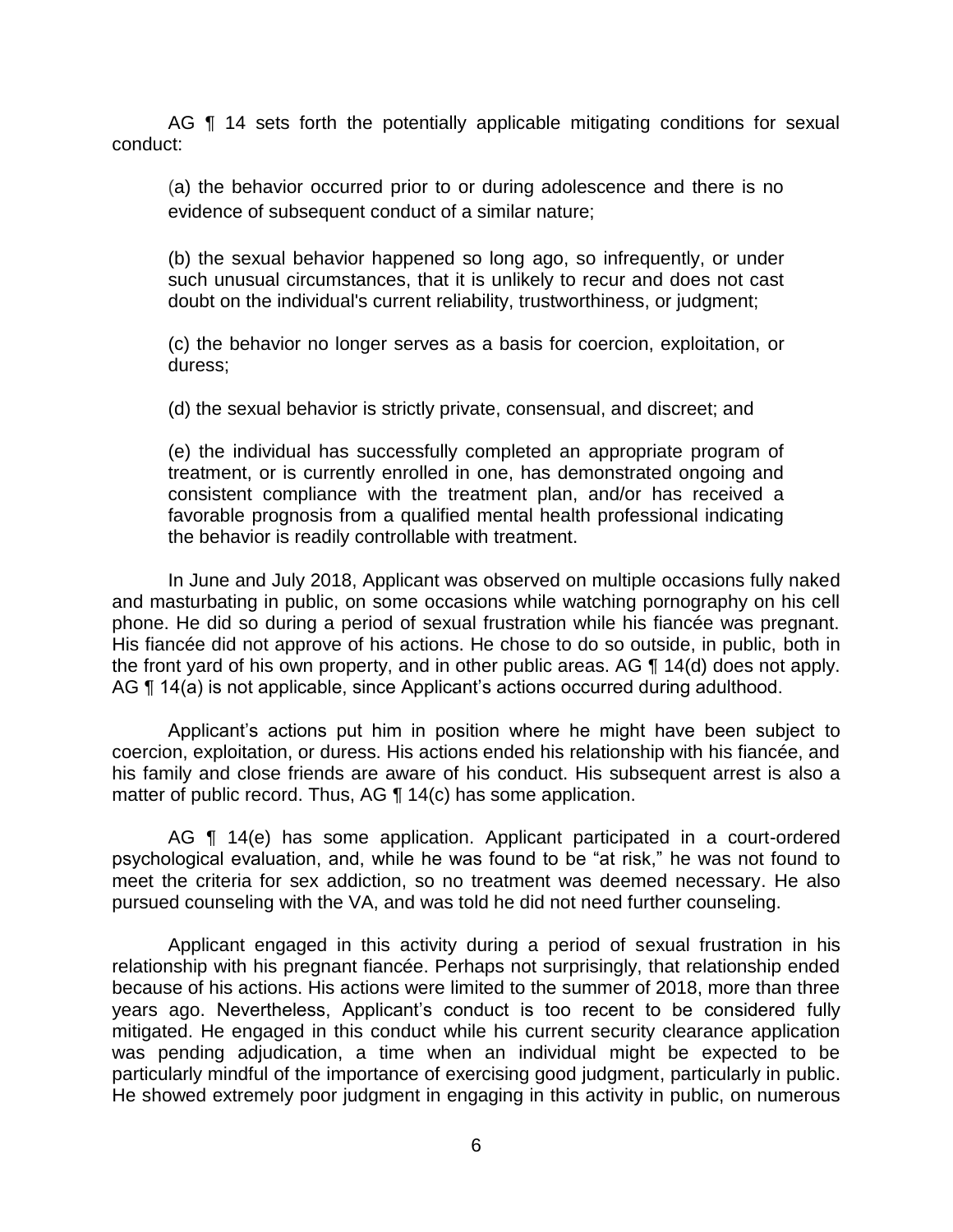occasions, not only on his own property (in the front yard, while fully naked) but in other public areas as well. He did not provide any evidence beyond his own statements to bolster his case in mitigation. He did not provide sufficient evidence that his actions no longer cast doubt on his current reliability, trustworthiness, and judgment. AG ¶ 14(b) does not apply.

## **Guideline J: Criminal Conduct:**

AG ¶ 30 expresses the security concern for criminal conduct:

Criminal activity creates doubt about a person's judgment, reliability, and trustworthiness. By its very nature, it calls into question a person's ability or willingness to comply with laws, rules, and regulations.

AG ¶ 31 describes conditions that could raise a security concern and may be disqualifying. The following disqualifying conditions are potentially applicable:

(a) a pattern of minor offenses, any one of which on its own would be unlikely to affect a national security eligibility decision, but which in combination cast doubt on the individual's judgment, reliability, or trustworthiness; and

 (b) evidence (including, but not limited to, a credible allegation, an admission, and matters of official record) of criminal conduct, regardless of whether the individual was formally charged, prosecuted, or convicted.

 Applicant's July 2018 arrest, for multiple counts of indecent exposure and public indecency, satisfies AG ¶¶ 31(a) and 31(b).

AG  $\P$  32 sets forth the potentially applicable mitigating conditions:

(a) so much time has elapsed since the criminal behavior happened, or it happened under such unusual circumstances, that it is unlikely to recur and does not cast doubt on the individual's reliability, trustworthiness, or good judgment; and

 (d) there is evidence of successful rehabilitation; including, but not limited to, the passage of time without recurrence of criminal activity, restitution, compliance with the terms of parole or probation, job training or higher education, good employment record, or constructive community involvement.

AG ¶ 32(d) has some application, as Applicant successfully completed probation and did so a year early. Yet there is little record evidence of his job training, good employment record, or constructive employment which might have been considered here, or under the whole-person concept, below. Yet Applicant's criminal conduct is not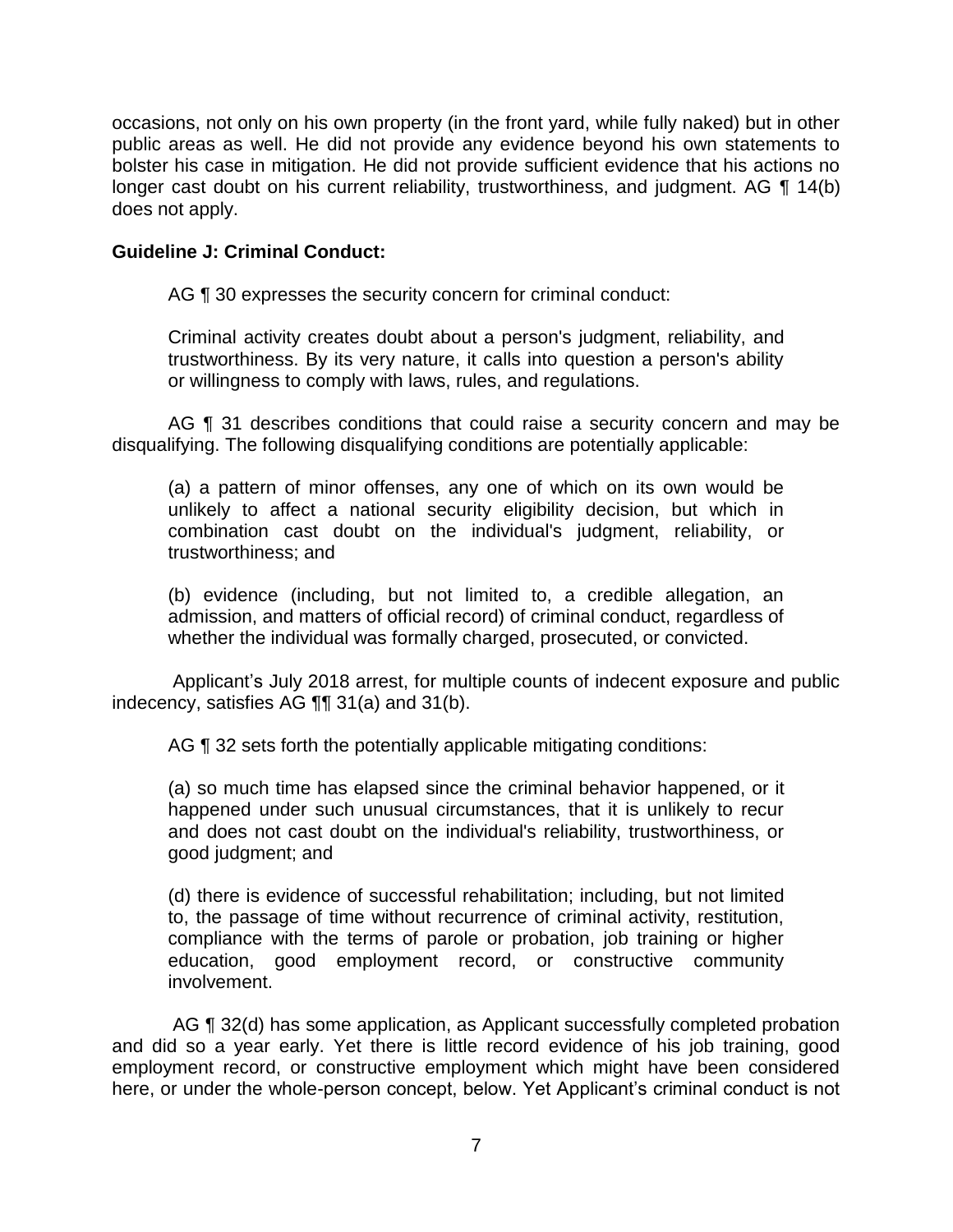mitigated under Guideline J for largely the same reasons that his intertwined sexual conduct is not mitigated under Guideline D, above. Given the pattern of extremely poor judgment shown, his actions are simply too recent. AG ¶ 32(a) therefore does not apply.

#### **Whole-Person Concept**

 Under the whole-person concept, the administrative judge must evaluate an applicant's eligibility for a security clearance by considering the totality of the applicant's conduct and all relevant circumstances. The administrative judge should consider the nine adjudicative process factors listed at AG ¶ 2(d):

(1) the nature, extent, and seriousness of the conduct; (2) the circumstances surrounding the conduct, to include knowledgeable participation; (3) the frequency and recency of the conduct; (4) the individual's age and maturity at the time of the conduct; (5) the extent to which participation is voluntary; (6) the presence or absence of rehabilitation and other permanent behavioral changes; (7) the motivation for the conduct; (8) the potential for pressure, coercion, exploitation, or duress; and (9) the likelihood of continuation or recurrence.

Under AG  $\P$  2(c), the ultimate determination of whether to grant eligibility for a security clearance must be an overall commonsense judgment based upon careful consideration of the guidelines and the whole-person concept.

 I considered the potentially disqualifying and mitigating conditions in light of all the facts and circumstances surrounding this case. I have incorporated my comments under Guidelines D and J in my whole-person analysis. As noted, Applicant provided no evidence beyond his own statements. Since he elected a decision on the written record, in lieu of a hearing, I did not have the opportunity to ask him questions about his conduct and his efforts towards rehabilitation. I also had no opportunity to observe Applicant's demeanor, and thus, to assess his credibility beyond the documentary record. The simple fact in this case is that Applicant engaged in a pattern of extremely poor judgment only months after submitting an application for a security clearance. His actions are too recent to warrant a determination that they are fully mitigated. Applicant's acts of extremely poor judgment, in public, cannot be mitigated on this record. He has not shown that it is clearly consistent with the national interest to grant him eligibility for access to classified information. Overall, the record evidence leaves me with questions and doubts as to Applicant's eligibility for access to classified information.